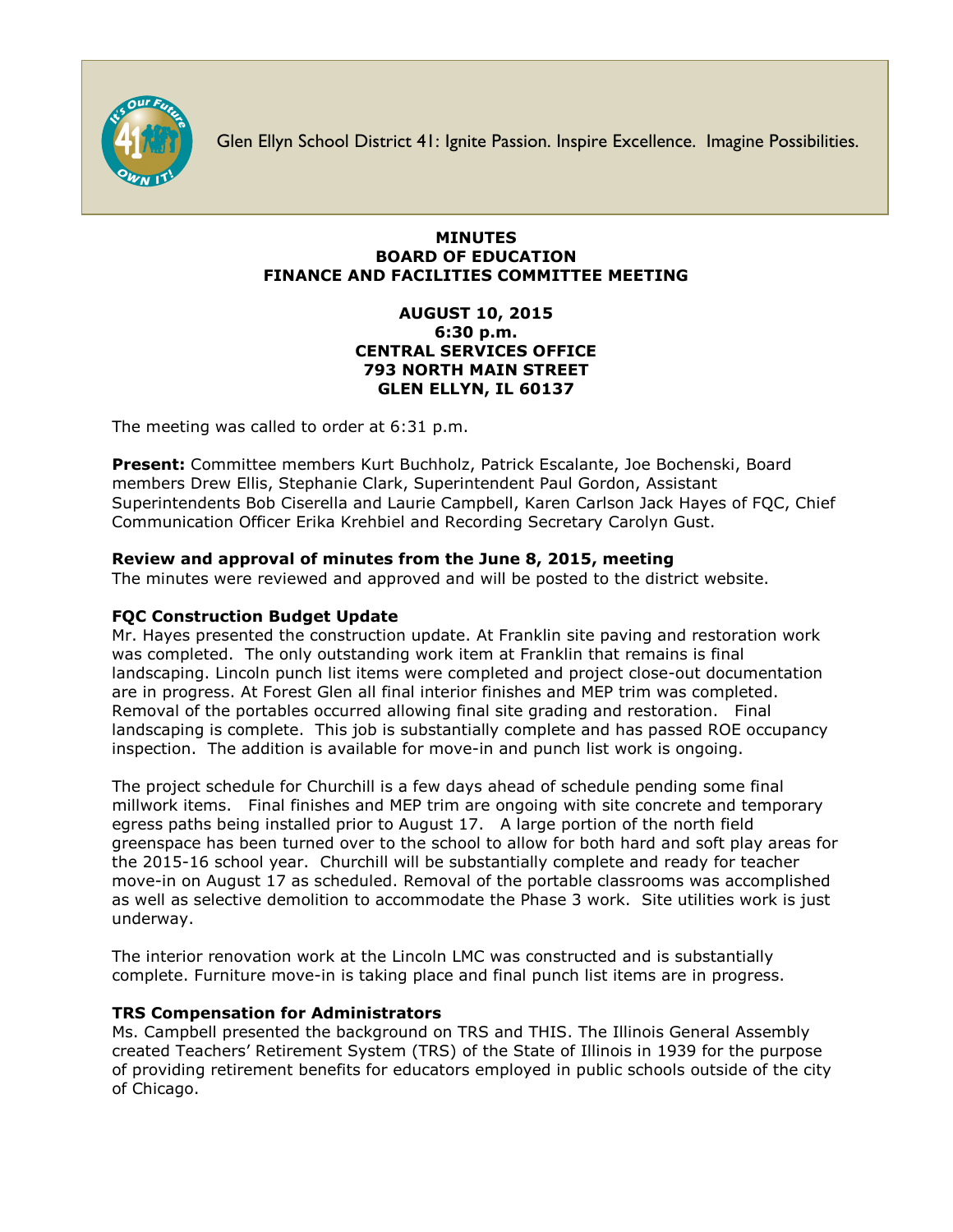Employee groups required to participate are:

• Teacher (as defined by TRS) - Teachers who are certified under the provision of the Illinois School Code, employed in Illinois public common schools located outside the city of Chicago, and employed in positions requiring certification by the Illinois State Board of Education are members of TRS. The law was revised in 2013 to establish that a teacher is deemed to be certified if required to be licensed by the Illinois State Board of Education. On July 1, 2013, Illinois implemented a new system of educator licensure that replaced the previous system of educator certification

District 41 employees covered by TRS include all certified staff who are licensed by the Illinois State Board of Education and are working in a position designated by TRS (i.e. teacher, social worker, school psychologist, substitute teacher, principal, assistant principal, director, superintendent, etc.) Staff working in positions designated by TRS must contribute to the pension system and are not covered by Social Security. Any D41 staff member who is not part of TRS would be covered by the Illinois Municipal Retirement Fund (IMRF) as long as they work at least 600 hours per year.

The member contribution rate is currently 9.4%. Member contributions can be managed in two different ways: a salary reduction plan or salary schedule add-on method. D41 is required to pay the employer contribution for all staff enrolled in TRS. Currently the employer contribution rate is 0.58%. The state provides funding for TRS as a part of the state's annual budget and TRS investments are managed by TRS.

Starting July 1, 1995, all active TRS members are required to make contributions to the Teachers Health Insurance Security Fund (TRIP). TRIP is a comprehensive program of quality healthcare coverage for retired teachers and their eligible dependents. TRS's role is to provide members with basic coverage information, enroll them in the program, and collect the appropriate premiums.

Board members were encouraged to e-mail Ms. Campbell with suggestions for comparable districts in the area to look at with regard to the districts' payment of administrators' full TRS contribution. Ms. Campbell will look into as many districts as time allows and report results back to the committee.

#### **STEMScopes Curriculum**

Ms. Carlson will present this information to the full board at the meeting this evening. In the interest of time, discussion was not held on this topic.

This information will be presented to the Board of Education for discussion later this evening and for approval at the August 24, 2015, meeting.

#### **Churchill Classroom Addition to Replace Remaining Portables – Revised Award Recommendation**

On February 23, 2015, the Board of Education approved a second, four-classroom addition at Churchill School to replace the remaining portables. On May 21, 2015, FQC, district construction manager, received a total of twenty bid packages from seventy-nine contractors on behalf of Glen Ellyn School District 41 to support this work. At the June 8,